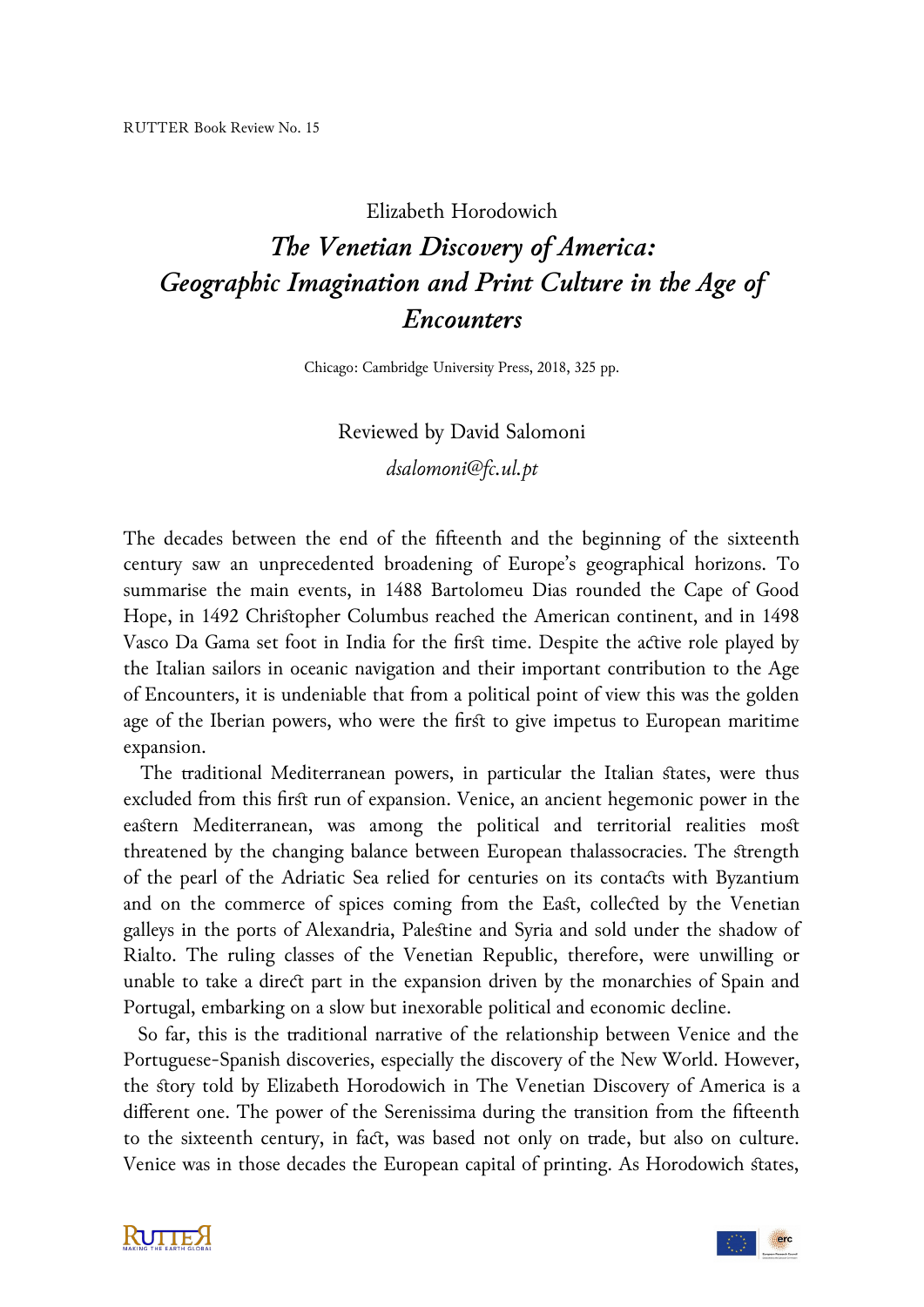the "Venetian press grew to publish between 15,000 and 17,500 editions in the sixteenth century alone. This represented half or more of all the books printed in Cinquecento Italy" (p. 5). The printing press was the way through which Venice and Italy discovered America and took part in the Age of Encounters. This statement is more than metaphorical. Horodowich goes on to affirm that "most travel narratives produced by the Portuguese remained unpublished manuscripts or first appeared in print in Italy, or later, in the Low Countries rather than in Portugal itself. The same can be said for Spain" (p. 5).

 Italy, and more particularly Venice, explains the author, thus played an important function of literary mediation between the realities, i.e., politically and militarily leading the creation of commercial and colonial empires in the new worlds, and the urban societies in Europe which did not have access to those distant realities.

 Such mediation, Horodowich says, was not neutral, in the sense that it did not merely translate literally Spanish and Portuguese manuscripts about the Americas. Venetian translations and publications hid the deep and implicit mental structures that the Serenissima had developed about the world in the previous centuries of contact with the Middle and Far East. In this sense, even for Venice, it was a true discovery of America.

 The point made by Horodowich in her book is important from a methodological point of view, because it helps to understand the mechanisms of invention of the American continent which followed in Europe the physical discovery of that land beyond the ocean. Such historiographical operation follows other remarkable works of historians such as Ricardo Padrón, Michael Householder, and David Quinn. Italy, the author says, remained deeply concerned about Iberian and particularly the Spanish expansion in America, because it reflected the similar Castilian expansion in Italy after 1559. This is why in Venetian sixteenth-century translations of Spanish writings on the American expansion one can find a violent anti-Castilian polemic, especially in prefaces written by Venetian editors and translators.

 The structure of the book follows the various ways in which information about the Iberian expansion in the New World reached Venice, and how it questioned Venetians about their own identity. The Venetian ruling and merchant classes, in fact, in 1493 were not deprived of mental categories to understand better than others the meaning of the discovery of a distant land. However, they did not feel the need to define them as new worlds, given the familiarity they had had for centuries with other worlds, equally distant, such as the Asian lands reached by Marco Polo. Certainly, Venice could not imagine that in the near future migratory flows incomparably larger than Polo's single adventure would be pouring into the Americas. Nonetheless, for a long time in Rialto the protagonist of Il Milione would remain associated with Christopher Columbus. Even the city of Tenochtitlan, built on a series of islands in the middle of Lake Texcoco, reminded the Venetians of their city, becoming a real mirror in which to question themselves.